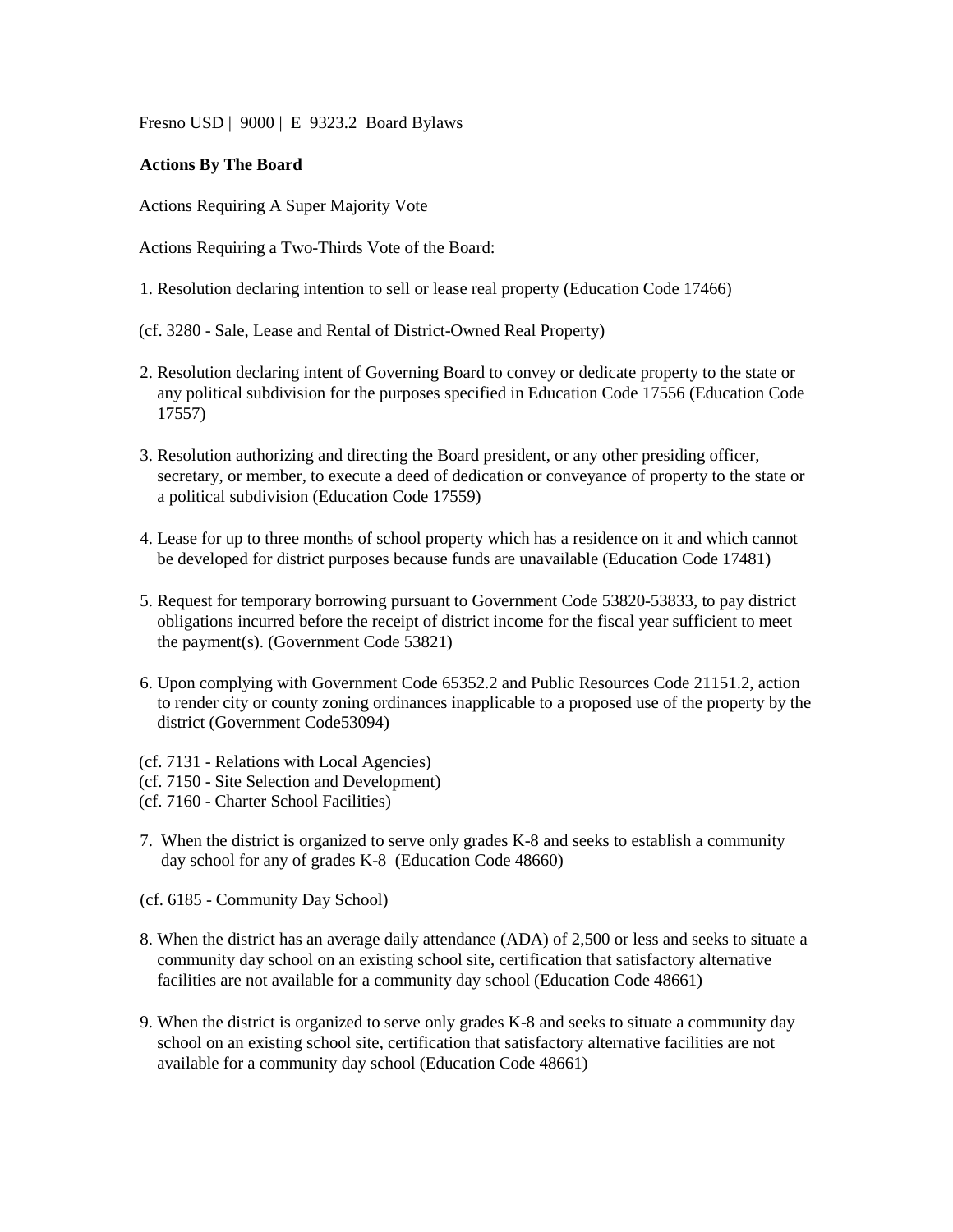- 10. When the district desires to operate a community day school to serve any of grades K-6 (and no higher grades) on an existing school site, certification is required based on a two-thirds vote of the governing board, stating that satisfactory alternative facilities are not available for a community day school (Education Code 48661)
- 11. Resolution of intent to issue general obligation bonds with the approval of 55 percent of the voters of the district (Education Code 15266)
- (cf. 7214 General Obligation Bonds)
- 12. Resolution of intent to issue bonds within a school facilities improvement district with the approval of 55 percent of the voters of the school facilities improvement district (Education Code 15266)
- (cf. 7213 School Facilities Improvement Districts)
- 13. Resolution to place a parcel tax on the ballot, approved by a two-thirds vote of the Board unless a greater vote is required by statute (Government Code 53724)
- 14. Resolution of necessity to proceed with an eminent domain action and, if the Board subsequently desires to use the property for a different use than stated in the resolution of necessity, a subsequent resolution so authorizing the different use (Code of Civil Procedure 1245.240, 1245.245)

Actions Requiring a Two-Thirds Vote of the Board Members Present at the Meeting:

- 1. Determination that there is a need to take immediate action and that the need for action came to the district's attention after the posting of the agenda. If less than two-thirds of the Board members are present at the meeting, a unanimous vote of all members present is required. (Government Code 54954.2)
- 2. Determination that a closed session is necessary during an emergency meeting. If less than two-thirds of the Board members are present, a unanimous vote of all members present is required. (Government code 54956.5)
- (cf. 9320 Meetings and Notices)
- (cf. 9321 Closed Session Purposes and Agendas)

Actions Requiring a Four-Fifths Vote of the Board:

- 1. The expenditure and transfer of necessary funds and use of district property or personnel to meet a national or local emergency created by war, military, naval or air attack or sabotage, or to provide for adequate national or local defense (Government Code53790-53792)
- (cf. 3110 Transfer of Funds)
- 2. Resolution for district borrowing based on issuance of notes, tax anticipation warrants, or other evidences of indebtedness, in an amount up to 50 percent of the district's estimated income and revenue for the fiscal year or the portion not yet collected at the time of the